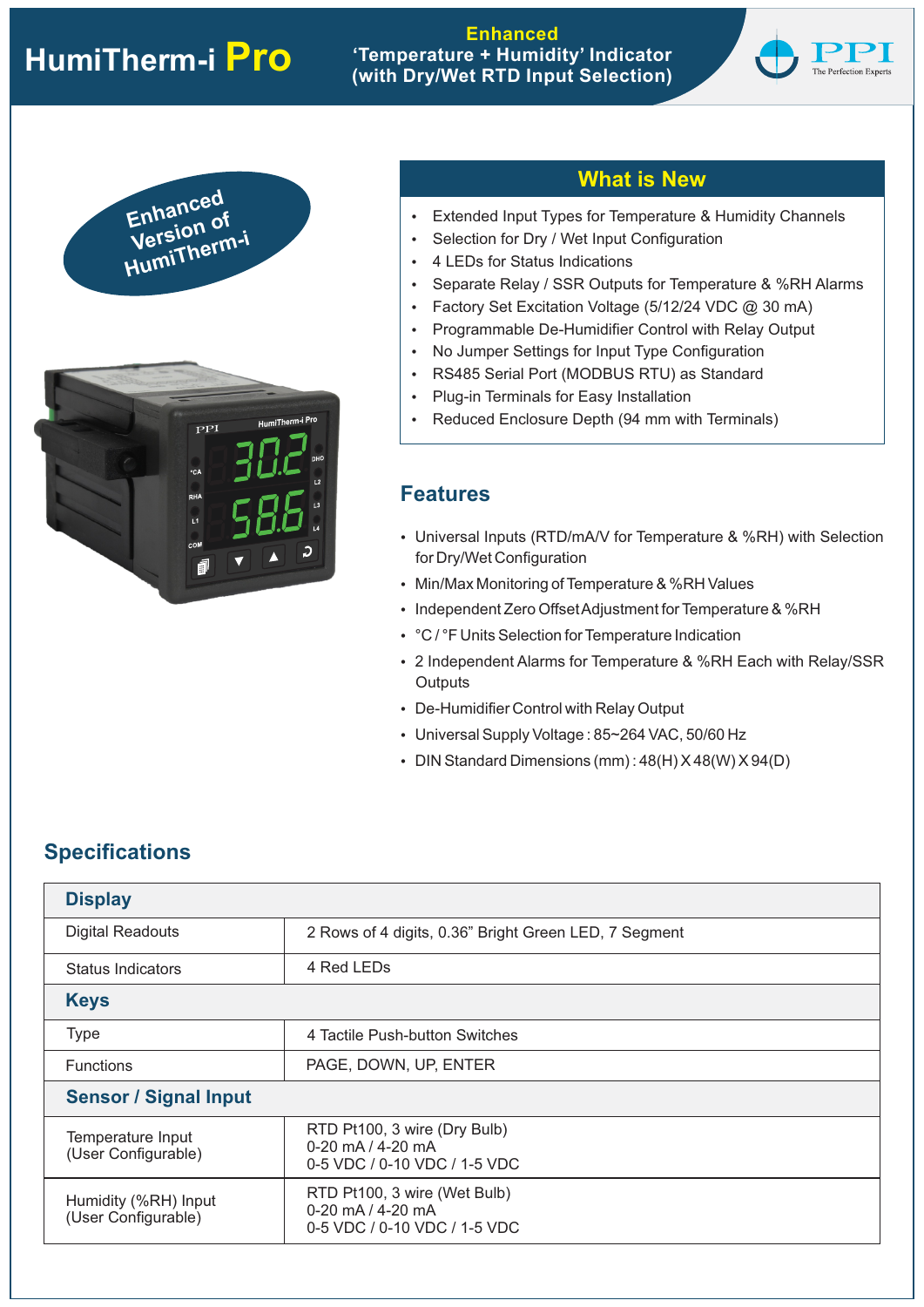| Accuracy                         | : $\pm$ 0.25% of reading $\pm$ 1 LSD<br>RTD Pt100<br>: $\pm$ 0.20% of reading $\pm$ 1 LSD<br>DC mA / Volts                                                                             |  |  |  |  |  |  |  |
|----------------------------------|----------------------------------------------------------------------------------------------------------------------------------------------------------------------------------------|--|--|--|--|--|--|--|
| <b>Display Range</b>             | RTD Pt100 Input : -199.9 to 600.0 °C<br>DC Linear mA / V : Adjustable from -199.9 to 999.9 Counts                                                                                      |  |  |  |  |  |  |  |
| <b>Display Resolution</b>        | Temperature : 0.1 °C / °F Fixed<br>Humidity<br>: 0.1 % Fixed                                                                                                                           |  |  |  |  |  |  |  |
| Zero Offset                      | Independent for Temperature & Humidity User Adjustable over Full Range                                                                                                                 |  |  |  |  |  |  |  |
| <b>ADC</b>                       | 16 Bit (±32,768 Counts), Sigma-Delta (ΣΔ)                                                                                                                                              |  |  |  |  |  |  |  |
| Input Resistance                 | $> 8$ M $\Omega$ for Pt100<br>> 47 KΩ for Voltage Input<br>249 Ω Precision Shunt for mA Input                                                                                          |  |  |  |  |  |  |  |
| Common Mode Rejection            | > 100dB at 50/60 Hz                                                                                                                                                                    |  |  |  |  |  |  |  |
| <b>Signal Conditioning</b>       | First Order Analog R-C Low-Pass Filter                                                                                                                                                 |  |  |  |  |  |  |  |
| Input Protection                 | ESD: 8KV<br>EFT: 2KV<br>Surge: 1KV                                                                                                                                                     |  |  |  |  |  |  |  |
| <b>Excitation Voltage</b>        |                                                                                                                                                                                        |  |  |  |  |  |  |  |
| Ratings                          | 5V @ 30 mA (Standard)<br>12 V @ 30 mA (Optional)<br>24 V @ 30 mA (Optional)<br>Note : For current output transmitters (0/4-20 mA), the Excitation Voltage<br>can power only one input. |  |  |  |  |  |  |  |
| <b>Alarms</b>                    |                                                                                                                                                                                        |  |  |  |  |  |  |  |
| <b>Numbers</b>                   | 2, Independent (1 each for Temperature & %RH)                                                                                                                                          |  |  |  |  |  |  |  |
| Programmable<br>Parameters       | : Process Low, Process High<br>Mode<br>: Direct, Reverse<br>Logic<br>Hysteresis: 0.1 to 25.0 Unit Counts<br>Inhibit<br>: No, Yes                                                       |  |  |  |  |  |  |  |
| Outputs                          | Relay Change-over Contacts or SSR Drive (Factory Settable)                                                                                                                             |  |  |  |  |  |  |  |
| <b>De-Humidification Control</b> |                                                                                                                                                                                        |  |  |  |  |  |  |  |
| <b>Type</b>                      | On-Off                                                                                                                                                                                 |  |  |  |  |  |  |  |
| <b>Control Parameters</b>        | Enable / Disable, Setpoint, Hysteresis                                                                                                                                                 |  |  |  |  |  |  |  |
| Output                           | Relay Change-over Contacts                                                                                                                                                             |  |  |  |  |  |  |  |
| <b>Outputs</b>                   |                                                                                                                                                                                        |  |  |  |  |  |  |  |
| Relay                            | Contact Type<br>: Potential-free Change-over Contacts<br>Contact Rating: 5A Resistive @ 250 VAC<br>: > 5,00,000 Operations at Rated Voltage / Current<br><b>Contact Life</b>           |  |  |  |  |  |  |  |
| <b>SSR Drive</b>                 | 12 VDC @ 30 mA                                                                                                                                                                         |  |  |  |  |  |  |  |
| <b>Serial Communication</b>      |                                                                                                                                                                                        |  |  |  |  |  |  |  |
| Port                             | RS485, 2-wire, Half Duplex, Start-Stop Synchronized                                                                                                                                    |  |  |  |  |  |  |  |
| Protocol                         | <b>MODBUS RTU</b>                                                                                                                                                                      |  |  |  |  |  |  |  |
| ID                               | Settable: 1 to 127                                                                                                                                                                     |  |  |  |  |  |  |  |
| <b>Baud Rate</b>                 | Settable: 4800, 9600, 19200                                                                                                                                                            |  |  |  |  |  |  |  |
| Parity                           | Settable : None, Even, Odd                                                                                                                                                             |  |  |  |  |  |  |  |
| Max. Distance                    | 1200 Metres                                                                                                                                                                            |  |  |  |  |  |  |  |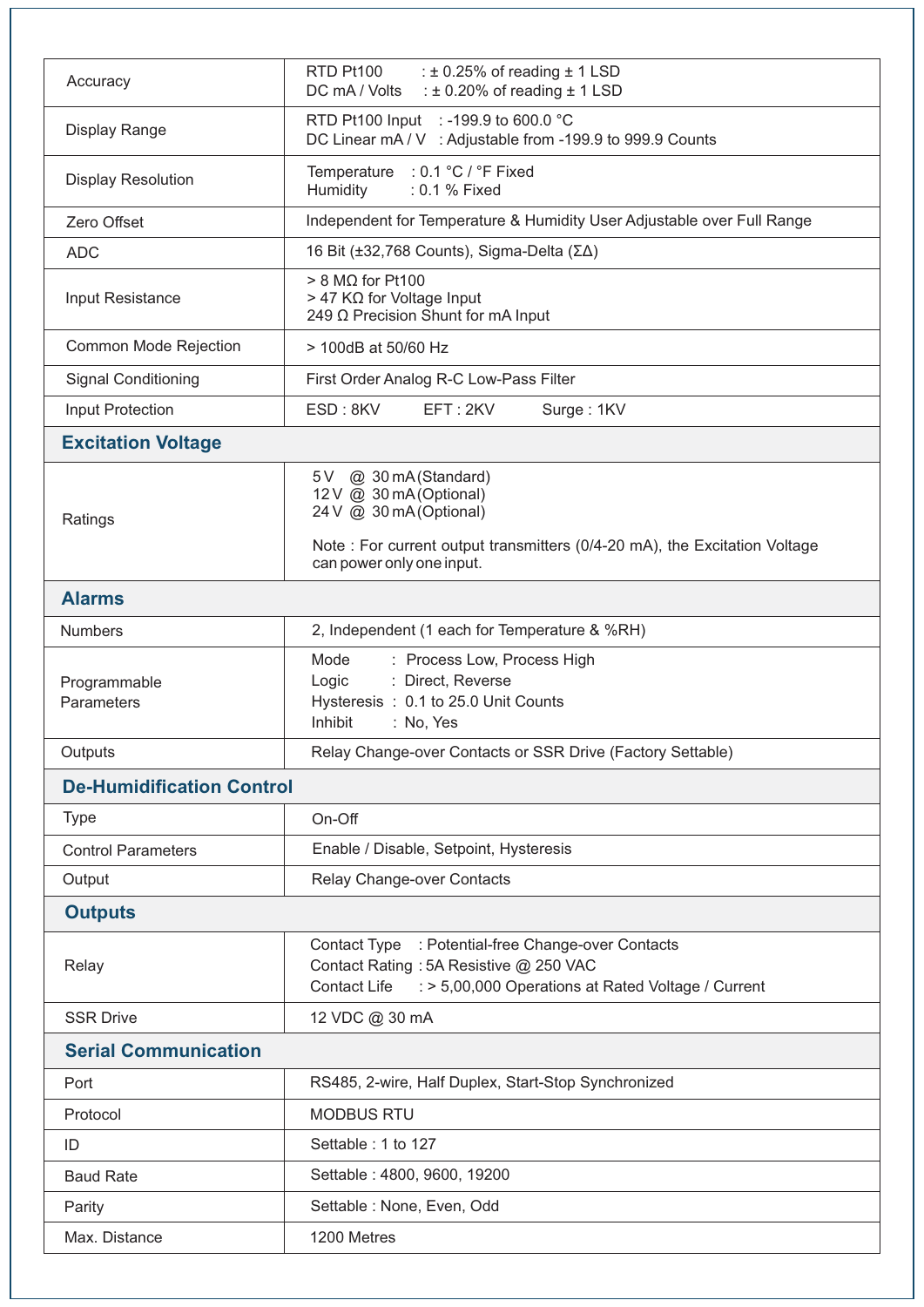| <b>Power Supply</b>                                                                                                                                                              |                                         |  |  |  |  |  |
|----------------------------------------------------------------------------------------------------------------------------------------------------------------------------------|-----------------------------------------|--|--|--|--|--|
| <b>Type</b>                                                                                                                                                                      | Switch Mode (SMPS)                      |  |  |  |  |  |
| Line Voltage                                                                                                                                                                     | 85~264VAC, 50/60Hz                      |  |  |  |  |  |
| Consumption                                                                                                                                                                      | 7VA Max                                 |  |  |  |  |  |
| <b>Physical</b>                                                                                                                                                                  |                                         |  |  |  |  |  |
| Mounting<br>Plug-in with Panel Mounting Clamps                                                                                                                                   |                                         |  |  |  |  |  |
| <b>Overall Dimensions</b>                                                                                                                                                        | 48(H) X 48(W) X 94(D), mm               |  |  |  |  |  |
| Panel Cutout                                                                                                                                                                     | 45(H) X 45(W), mm                       |  |  |  |  |  |
| <b>Terminals</b>                                                                                                                                                                 | Screw Type, Plug-in Male / Female       |  |  |  |  |  |
| Weight<br>200 gm, max                                                                                                                                                            |                                         |  |  |  |  |  |
| <b>Environmental</b>                                                                                                                                                             |                                         |  |  |  |  |  |
| <b>Operating Ambient</b>                                                                                                                                                         | 0~55°C & 5~90%RH Non-condensing         |  |  |  |  |  |
| Storage Temperature                                                                                                                                                              | $-10$ to $+70$ °C                       |  |  |  |  |  |
| <b>EMC Standards</b><br>EN50081-2 & EN 50082-2 Generic Stds for Industrial Environment                                                                                           |                                         |  |  |  |  |  |
| <b>Safety Standards</b>                                                                                                                                                          | Meets EN61010, Installation Catagory II |  |  |  |  |  |
| Not Suitable for use in Corrosive or Explosive Atmospheres. The<br>Atmospheres<br>Panel in which the Instrument is Mounted must be free of Electrically<br>Conductive Pollution. |                                         |  |  |  |  |  |

# **Back Panel Terminations**